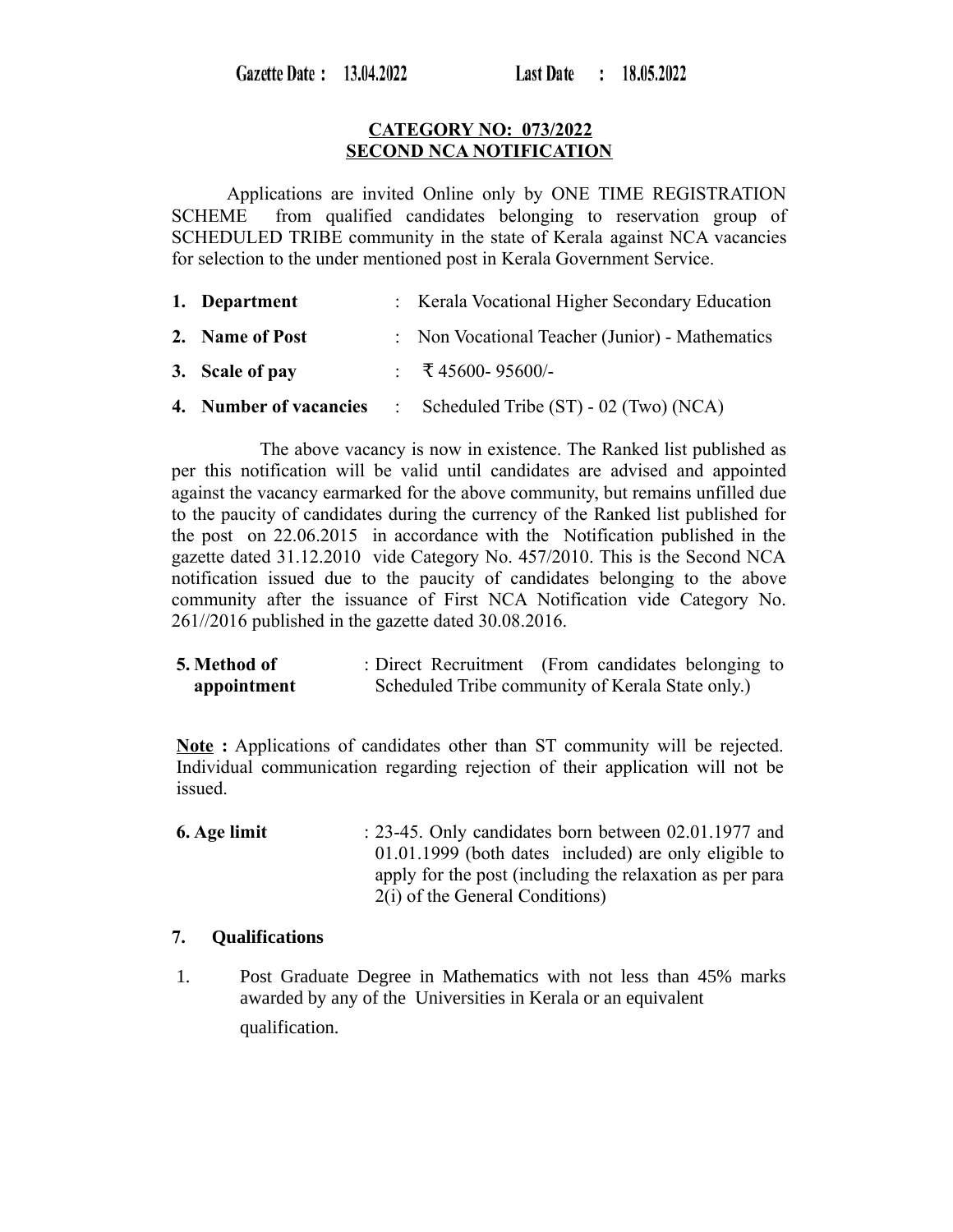- 2. i) B.Ed Degree in the concerned subject acquired after a regular course of study from any of the Universities in Kerala or a qualification recognized as equivalent thereto by a University of Kerala.
	- ii) In the absence of persons with B.Ed. Degree in the concerned subject, B.Ed. Degree acquired after a regular course of study in the concerned faculty as specified in the Acts and Statutes of any of the universities in Kerala.
	- iii) In the absence of persons with B.Ed. Degree as specified in item (i) and (ii) above, persons with B.Ed. Degree in any subject acquired after a regular course of study from any of the Universities in Kerala or a qualification recognized as equivalent thereto by any of the Universities in Kerala.
	- iv) In the absence of B.Ed. Degree holders, candidates having Masters Degree with not less than 45% marks and who have passed SET will be considered. Preference will be given to candidate having Ph.D or M. Phil. or qualified as Junior Research Fellowship/NET. The teachers appointed under this provision will have to acquire B.Ed. Degree at their own expense within 5 years from the date of entry in service.
	- v) Persons who have acquired M.Ed in the subject concerned after a regular course of study and recognized by any of the Universities in Kerala are exempted from B.Ed qualification.
- 3. Must have passed the State Eligibility Test for the post of Non-Vocational Teacher conducted by Government of Kerala or by the Agency authorized by the State Government.

## **Note I: Exemptions**

- 1) Those persons who have passed the State Level Eligibility Test for the post of College Lecturers conducted by Govt. of Kerala are exempted from the State Eligibility Test for Non-Vocational Teacher.
- 2) Those persons who have passed the State Eligibility Test for the post of HSST conducted by Government of Kerala are exempted from State Eligibility Test for Non-Vocational Teacher.
- 3) Those persons who have passed National Eligibility Test/Junior Research Fellowship shall be exempted from passing the State Eligibility Test.
- 4) Persons with Ph.D/M.Phil/M.Ed. Degree shall be exempted from passing the State Eligibility Test provided the M.Phil in the concerned subject be one awarded by any of the Universities in Kerala or recognized as equivalent thereto by any of the Universities in Kerala.
- 5) Those who have submitted Ph.D Thesis and passed M.Phil shall be exempted from SET, upto the time of exemption granted by the UGC from time to time as in the case of candidates having the above qualifications from passing NET.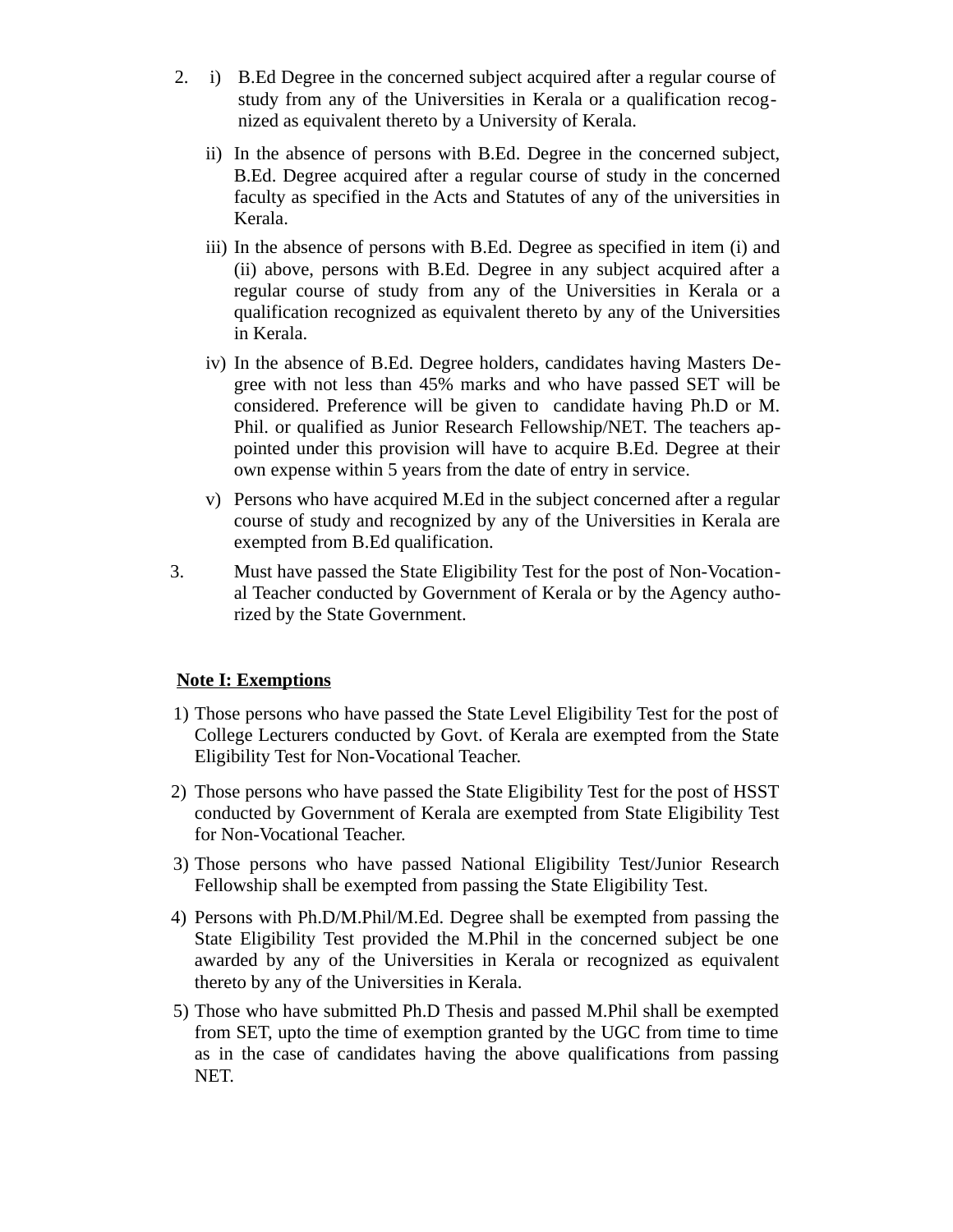## **Note II:**

Candidates who have acquired Non-qualifying Degrees viz. Ph.D/M.Phil/ Post Doctoral Fellowship will be awarded Weightage marks provided that such Non-Qualifying Degrees shall be in the subjects pertaining to the basic qualification stipulated for the post. Weightage marks for Non-qualifying Degrees for ranking will be awarded as detailed below.

| Non-Qualifying M.Phil                           | - 2 marks |
|-------------------------------------------------|-----------|
| Non-Qualifying Ph.D                             | - 4 marks |
| Both M.Phil and Ph.D (Non-Qualifying) - 5 marks |           |
| Post Doctoral Fellowship                        | - 2 marks |

Non-qualifying degree means the additional qualifications which are earned apart from the qualifications insisted on as essential qualifications for the post. If Ph.D/M.Phil/Post Doctoral Fellowship is reckoned as necessary qualification for the post, weightage marks will not be awarded for it.

- **8**. **Explanation:-** Non- Vocational Teacher (Junior) means post having work load of below 15 period per week per subject.
- **9. Probation:-** Every person appointing to the above post shall be from the date on which he/she joins duty on probation for a period of two years on duty within a continuous period of three years.
- **Note I:** Part II Rule 10 (a) ii of KS & SSR regarding qualification is applicable for this selection.

## **Note II :**

Candidates who claim equivalent qualification instead of qualification mentioned in the notification shall produce the relevant Government order to prove the equivalency at the time of verification, then only such qualification shall be treated as equivalent to the prescribed qualification concerned.

## **Note III :**

In the case of difference in original caste/ community claimed in the application and that entered in SSLC book, the candidate shall produce a Gazette notification in this regard, along with Non Community Certificate at the time of certificate verification.

#### **10. Mode of Submitting applications**:

**a)** Candidates must register as per 'ONE TIME REGISTRATION' with the Official Website of Kerala Public Service Commission [www.keralapsc.gov.in](http://www.kerealapsc.gov.in/) before applying for the post. Candidates who have already registered can apply by logging in to their profile using their User-ID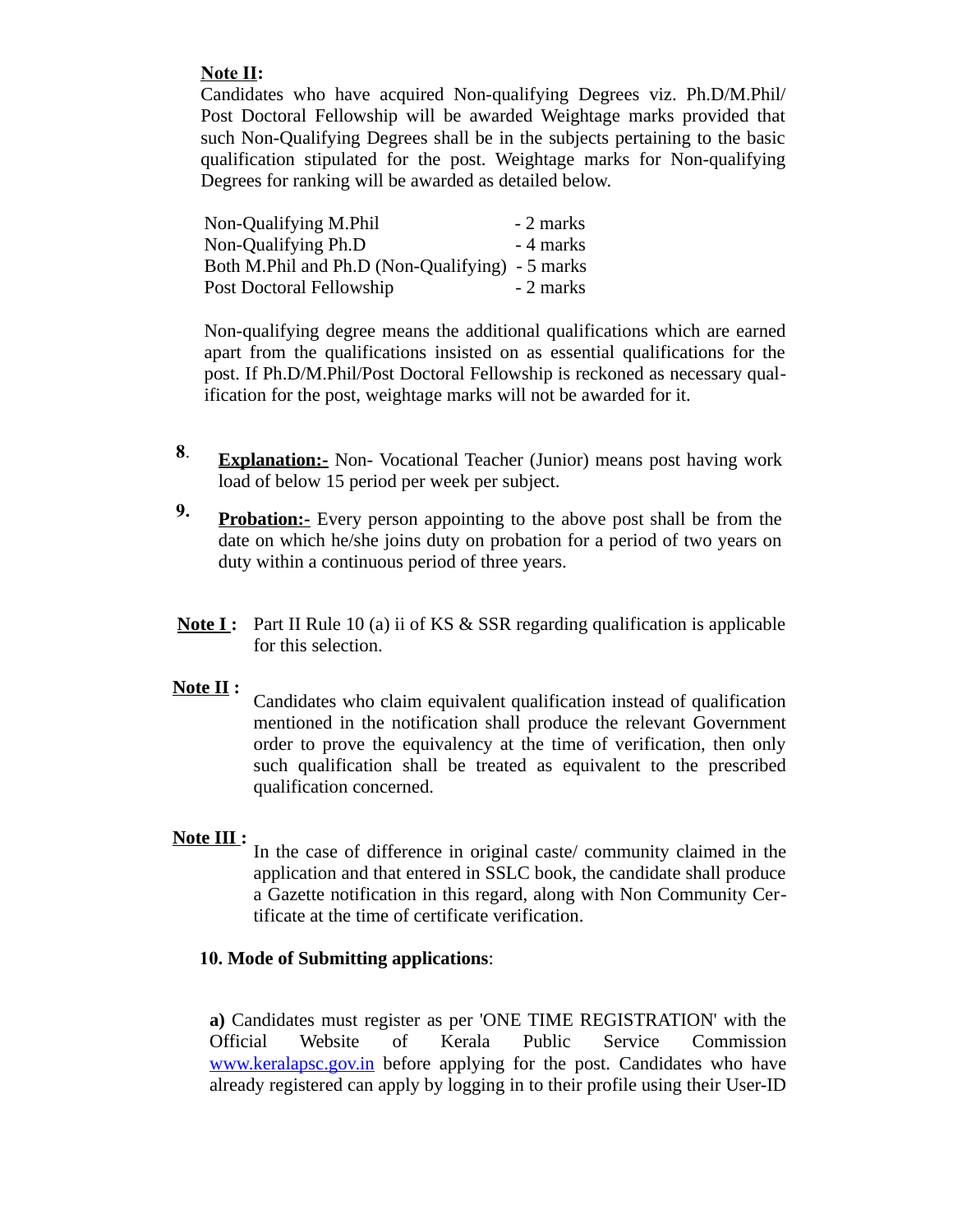and password. Candidates must click on the 'Apply Now' button of the respective posts in the Notification Link to apply for the post . The photograph uploaded in the profile should be one taken after 31.12.2012. Name of the candidate and the date of taking photograph should be printed legibly at the bottom portion. The photograph once uploaded meeting all requirements shall be valid for 10 years from the date of uploading. Those candidates who create profile for the first time from 01.01.2022 should upload a photograph taken within six months. There is no change in other instructions regarding the uploading of photographs. No application fee is required. Candidates are responsible for the correctness of the personal information and secrecy of password. Before the final submission of the application candidates must ensure correctness of the information on their profile. They must quote the User-ID for further communication with the Commission. Application once submitted is received as provisional and the details cannot be deleted or altered after submission. **Candidates are advised to keep a printout or soft copy of the online application for future reference. Candidates can take the printout of the application by clicking on the link 'My applications' in their profile**. **All correspondences with the Commission, regarding the application should be accompanied with the print out of the application.** The application submitted not in accordance with the conditions stipulated in the notification will be summarily rejected in due course of processing. Original Documents to prove qualification, experience, community, age etc. have to be produced as and when called for.

**b)** If Written/OMR/Online Test is conducted as part of this selection, candidates shall submit a confirmation for writing the examination through their One Time Registration profile. Such candidates alone can generate and download the Admission Tickets in the last 15 days till the date of Test. The applications of candidates who do not submit confirmation within the stipulated period, will be rejected absolutely. The periods regarding the submission of confirmation and the availability of Admission Tickets will be published in the Examination Calendar itself. Information in this regard will be given to the candidates in their respective profiles and in the mobile phone number registered in it.

**c)** Appropriate disciplinary action as per KPSC Rules of Procedure Rule 22 shall be initiated against those candidates who submit applications with bogus claims of qualification regarding education, experience etc. and submit confirmation for writing the examination, irrespective of whether they are present or absent for the examination.

**d)**Candidates who have AADHAAR card should add AADHAAR card as ID Proof in their profile.